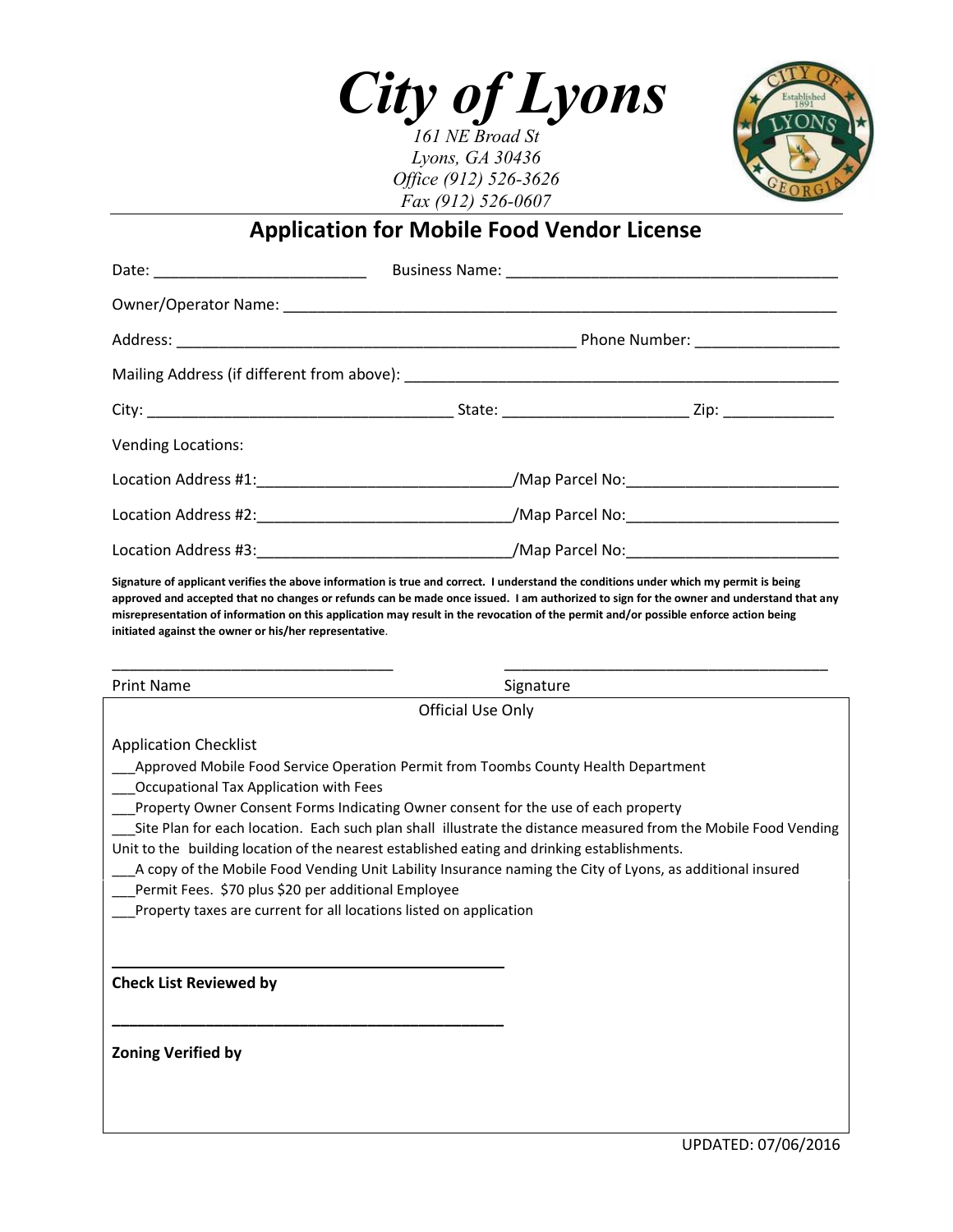#### **Acknowledgement (Owner Operator Initial Each Item)**

Hours of Operation 7:00 a.m. to 10:00 p.m. each Day of Operation.

\_\_\_Permitted Signage: Permitted Signage shall mean any signage marketing and/or advertising any Mobile Vending Unit that meets the following requirements:

Sandwich board signage located on the premises where the Mobile Food Vending Unit is located while the Mobile Food Vending Unit is operating.

Wall signage that is safely affixed to the Mobile Food Vending Unit so as to be flat against the surface of that Mobile Food Vending Unit.

\_\_\_Prohibited Signage: Prohibited Signage shall mean any signage of any type that is erected or maintained on a right-of-way owned or maintained by the City, by Toombs County, or by the State; and any and all signage located off the premises where the Mobile Food Vending Unit is operating.

A drive through shall not be used at any Mobile Food Vending Unit.

\_\_\_The area within which a Mobile Food Vending Unit is operating shall, at all times, be kept clean and free from litter, garbage, rubbish and debris. To that end, each Mobile Food Vending Unit must provide a trash or garbage receptacle in which patrons or customers may place their litter or garbage. The receptacle shall be within ten (10) feet of the Mobile Food Vending Unit. The operator of the Mobile Food Vending Unit must remove this litter or garbage receptacle and any loose litter or garbage from the Permitted Location when he or she leaves the Permitted Location.

\_\_\_A Mobile Food Vending Unit shall not use amplified music of any type.

\_\_\_A Mobile Food Vending Unit shall not use temporary or portable lighting outside of that necessary to illuminate the inside of the unit and the servicing area of the Unit.

\_\_\_All of the following shall be posted on each Mobile Food Vending Unit in a conspicuous place:

The current occupational tax receipt; A list of the locations at which the Mobile Food Vending Unit is permitted to operate; County Mobile Food Service Permit.

\_\_\_A person who operates a Mobile Food Vending Unit shall not go into a park owned or operated by the City, the County or the United States of America to sell, offer for sale, or display a food item, unless the person's activity is authorized by a rental agreement or written permission of the Director of the Parks and Recreation Department of the City.

Parking requirements and restrictions:

Owners and operators of Mobile Food Vending Units shall secure a minimum of two (2) dedicated parking spaces for customers utilizing their services. Parking spaces shall be marked as required by zoning regulations. Parking spaces shall meet the size requirements established by the City.

\_\_\_Owners and operators of Mobile Food Vending Units shall not sell to customers in areas designated as public rights-of-way.

\_\_\_Permitted Location and will not sell or give alcoholic beverages at the Permitted Location to any of its patrons or customers.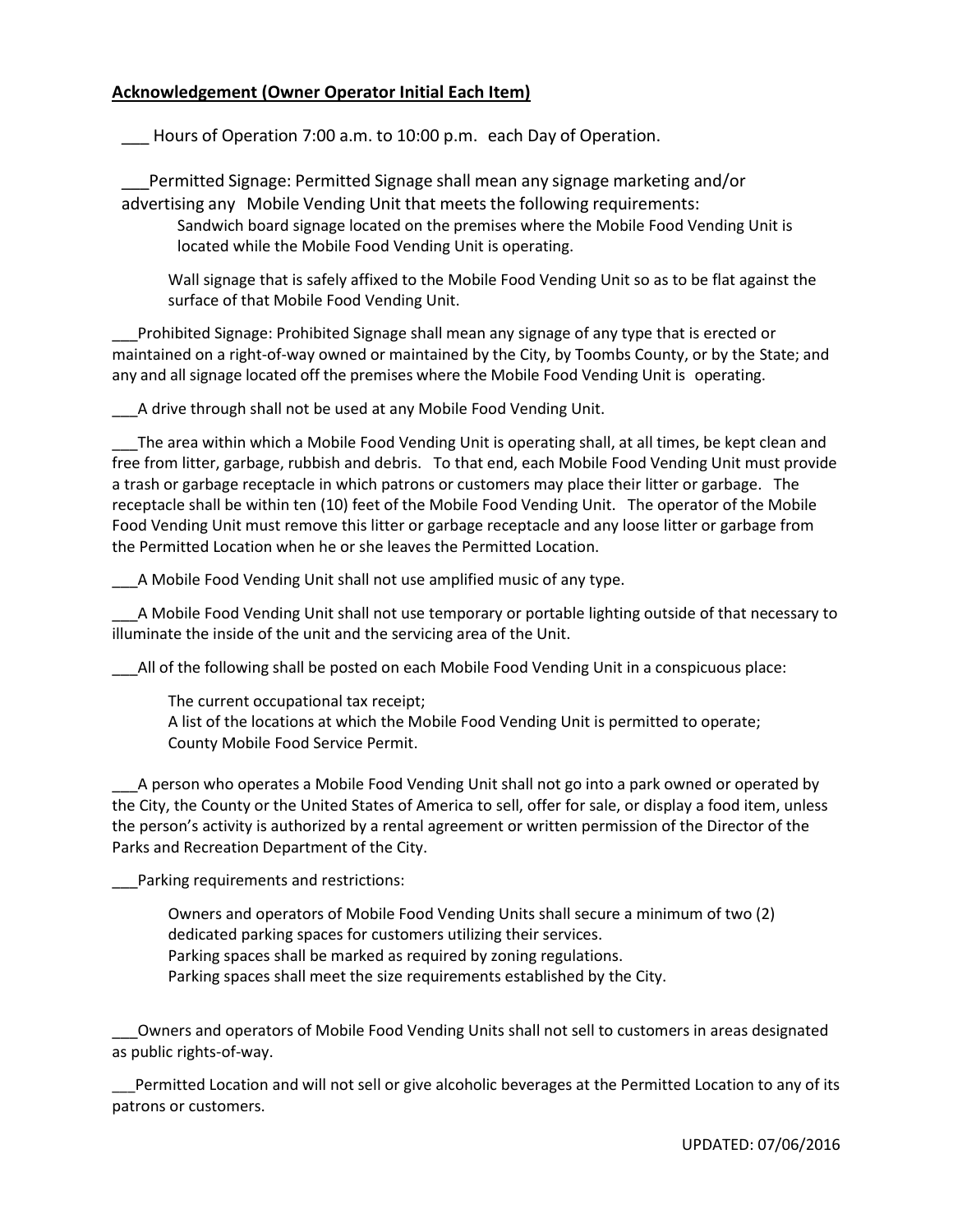#### **Georgia Bureau of Investigation Georgia Crime Information Center Consent Form**

I hereby authorize the City of Lyons, to receive any Georgia criminal history record information pertaining to me which may be in the files of any state or local criminal justice agency in Georgia.

| Full Name: (Print) |                                          |                                                                                                  |                                                                           |
|--------------------|------------------------------------------|--------------------------------------------------------------------------------------------------|---------------------------------------------------------------------------|
| Address            |                                          |                                                                                                  |                                                                           |
| Sex                | Race                                     | Date of Birth                                                                                    | <b>Social Security Number</b>                                             |
|                    | <b>Signature of Applicant</b>            |                                                                                                  | Date                                                                      |
|                    |                                          | This authorization is valid for 180 days from the date of signature.<br>*** OFFICIAL USE ONlY*** |                                                                           |
|                    | <b>IDENTIFIABLE RECORDS WERE LOCATED</b> | THIS FORM. PLEASE INITIAL EACH LINE WHERE APPLICABLE:                                            | A CRIMINAL HISTORY RECORD CHECK WAS PERFORMED ON THE SUBJECT INDICATED ON |
|                    |                                          | NO IDENTIFIABLE RECORDS WERE LOCATED                                                             |                                                                           |
|                    | <b>ADDITIONAL NOTES:</b>                 |                                                                                                  |                                                                           |
|                    |                                          |                                                                                                  |                                                                           |
|                    |                                          | SIGNATURE OF PERSON PERFORMING THE CHECK                                                         | Date                                                                      |
|                    | <b>CITY MANAGER REVIEW</b>               |                                                                                                  |                                                                           |
|                    |                                          | ) APPROVED FOR SUBMISSION TO CITY COUNCIL                                                        |                                                                           |
| <b>SIGNATURE</b>   |                                          |                                                                                                  | <b>DATE</b>                                                               |
|                    |                                          |                                                                                                  |                                                                           |
|                    |                                          |                                                                                                  |                                                                           |
|                    |                                          |                                                                                                  |                                                                           |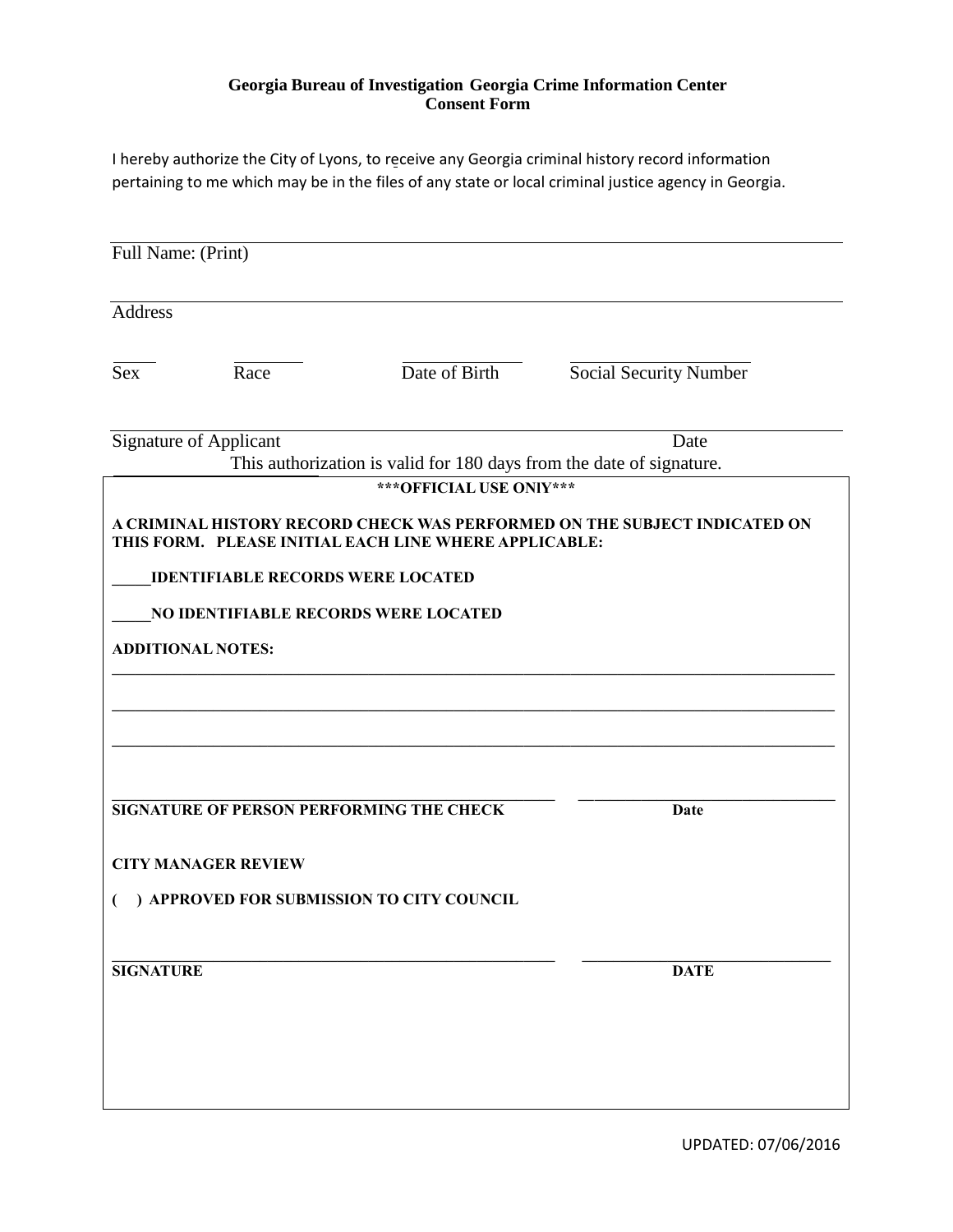### **THIS PAGE INTENTIONALLY LEFT BLANK**